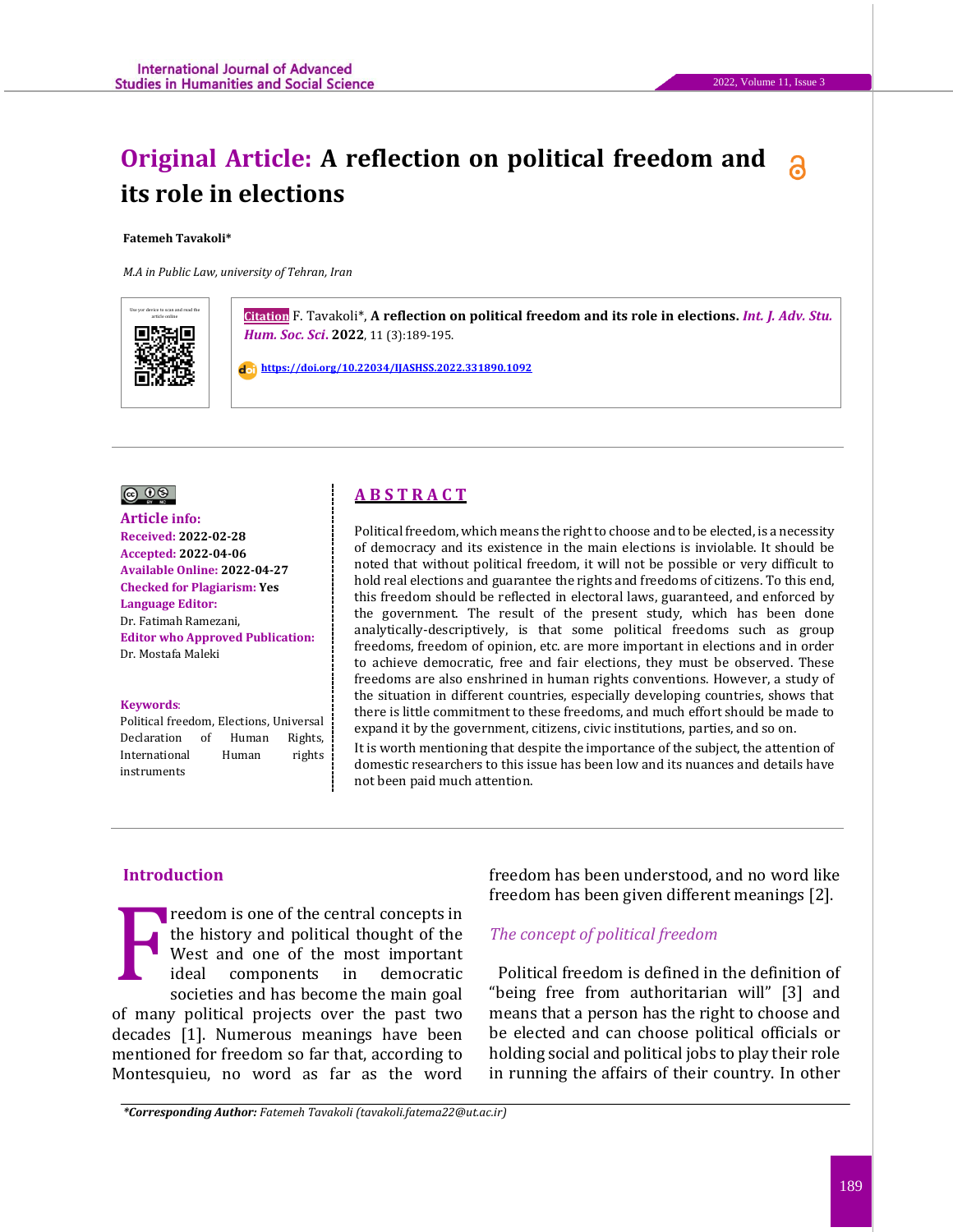#### 2022, Volume 11, Issue 3

words, political freedom means that "one can participate in the political and social life of one's country through the election of rulers and political officials, or hold public, political, and social jobs in one's own country, or freely participate in assemblies, and express his/her thoughts appropriately" [4]. Political freedom is achieved when individuals and political organizations are free from the obstacles that governments may impose on them in order to conduct desirable political behavior [5].

It can be mentioned that political freedom is a value with which citizens participate in the political and social life of their society, can choose and be elected, and in short, the possibility of participation is maintained in the administration of society for all citizens equally. Briefly speaking, political freedom is the opposite of political tyranny, in which the fundamental socio-political rights of citizens are denied and various restrictions are imposed on them [12].

The concept of political freedom in comparison with government can be examined from two dimensions; the first dimension is the role of political freedom and the people in forming the government and appointing rulers. The second dimension is the role of political freedom and the people in the continuation of government [6] and if necessary, in overthrowing the government; this means that not only should there be political freedom for the citizens when the government is formed, but it is also necessary for the continuation and change of government.

It should be noted that more or less political freedom in a society is directly related to the structure of the political system of that country. In other words, the more democratic the

public freedoms are generally formed spontaneously and without permanent structures. These kinds of group freedoms are "considered fleeting because they do not last more than a few hours" (Ibid., P. 27) that is, they are considered transient in terms of "time" and not in terms of "impact"; because they create changes in the future and play a role in the political life of a democratic society. Freedom of march and demonstration is of this kind.

political system, the more significant the political freedom is in it, and vice versa.

It should be noted that when more political freedom is exercised in societies, more free and fair elections will emerge; Because it is with political freedom that "it is possible for citizens alike to take an active part in their political and social destiny and in holding and overseeing political power" [7], and these cases will lead to free and fair elections.

# *Types of political freedoms*

Political freedom itself has its forms, some of which are raised in free and fair elections including the following types:

# *A) Group freedoms*

Group freedoms are mechanisms which guarantee other rights and freedoms of citizens and are a means of public oversight of the government, and refer to freedoms such as freedom of assembly, freedom of assembly, freedom of association, freedom of association, and the like. According to some, "group freedom is a power recognized by individuals through which they can take collective action and possibly organize their activities to achieve their goals" [8]. Laying the groundwork for the realization of these rights means providing a favorable environment for public participation. Citizens participate directly and directly in determining their political and social destiny through the actual exercise of these rights and freedoms; therefore, these rights and freedoms are of great importance, and a democratic society without these observations is void.

Group liberties are divided into temporary and permanent in one division. Temporary (fleeting)

In contrast, group liberties are permanent. These kinds of freedoms are in the form of permanent and institutional structures and are characterized by stability and continuity. In other words, "continuity" and "the existence of organization and structure" are essential to these kinds of freedoms (Ibid., P. 63). Freedom of association is one of the mentioned types.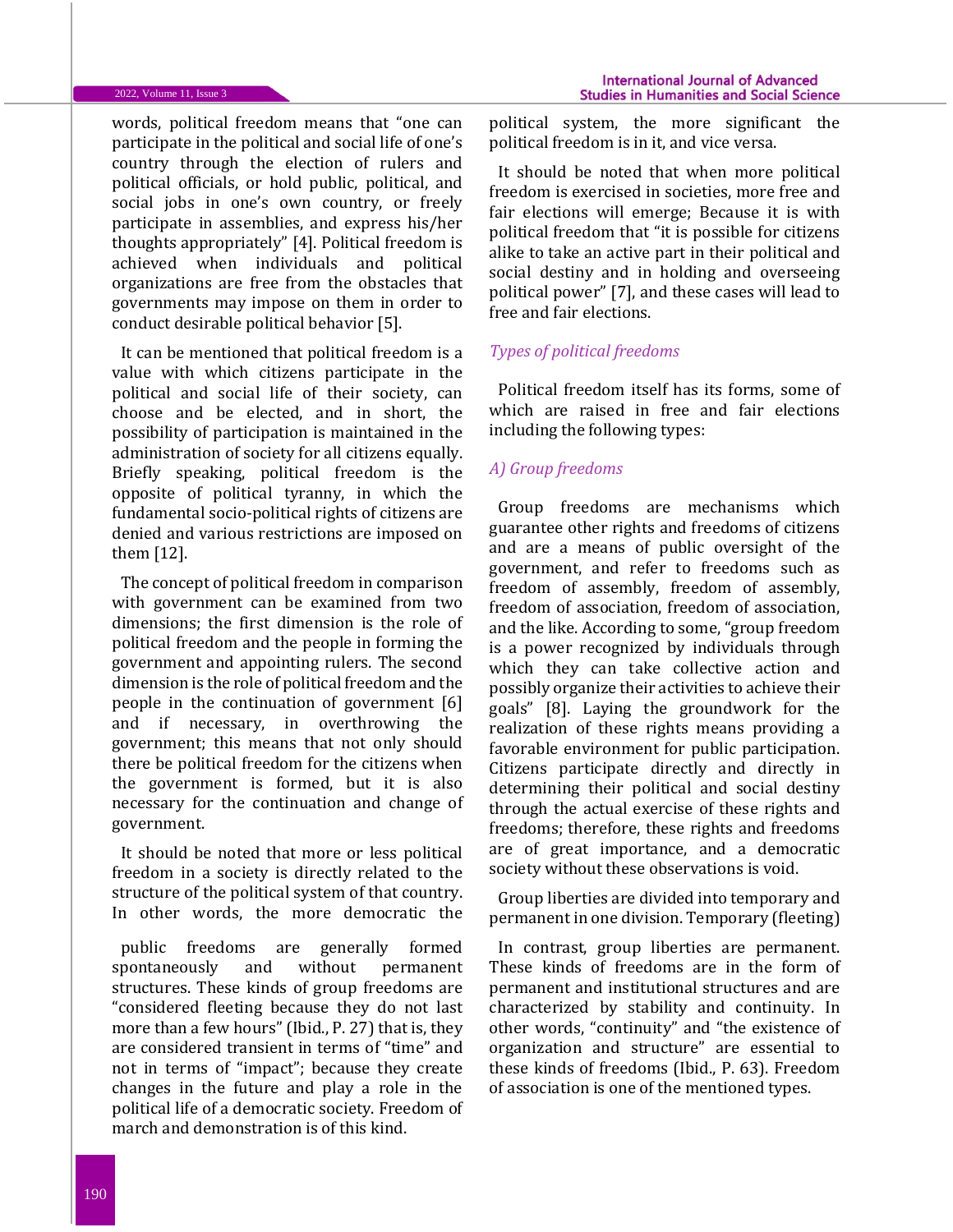Group freedoms are enshrined in various international instruments and human rights:

**1- Universal Declaration of Human Rights:** Article 20: "1. Every human being has the right to freedom of assembly and association. No one should be forced to join any association" ("Universal Declaration of Human Rights", (Article 20)).

**2- International Covenant on Civil and Political Rights:** Articles 21 and 22 of the Covenant on Freedom of Association and Associations and Restrictions on them (for further study on restrictions on freedom of association, see: Tavakoli, Fatemeh, "Freedom of Association and Restrictions on it in the International Human Rights System and the Iranian Legal System", presented at the Second Conference on Educational Sciences, Psychology and Humanities, Oslo: Norway, 2021).

Article 21: "The right to peaceful assembly shall be recognized". There is no restriction on the exercise of this right except in accordance with the law in a democratic society and necessarily in the interests of national security, public safety, public order, the protection of public health and morals, or the protection of other liberty.

Article 22: 1. "Everyone has the right to freedom of association with others." This right includes forming and joining unions for the protection of their interests and interests. 2. The exercise of this right shall not be subject to any restriction unless such limitations as are prescribed by law in a democratic society and necessarily for the benefit of (national interest), national security, public safety, public order, and protection of health, or morals. Be public or protect the freedoms of others. "(Furthermore) this article does not preclude members of the armed forces and the police from exercising legal restrictions in exercising this right" (Ibid, Article 22).

**3. Declaration of the Inter-Parliamentary Union on the Criteria for Free and Fair Elections:** This Declaration addresses the issue of group freedoms both in the rights and duties of candidates and in the rights and duties of countries. This means that in addition to specify

the existence of these freedoms for electoral actors, the government also has responsibilities to ensure and guarantee them. Paragraph 2 of Article 3 states: "Everyone has the right to enter into a political party or organization or to form a political party or organization with others." ("Declaration on Criteria for Free and Fair Elections", Article 3. Then, to guarantee this right, he considers "providing the possibility of free formation and activity of political parties" (Ibid, Article 4) as one of the duties of the government.

**4. The American Convention on Human Rights:** Article 15 of this convention, entitled: the Right to Association states: "The right to peaceful assembly without arms is recognized. There are no restrictions on the exercise of this right, except as provided by law and in a democratic society for the sake of national security, public order, or the protection of public health or morals or the rights or freedoms of others" ("American Convention on Human Rights," Article 15, accessed March 15, 2021, https://www.cidh.oas.org/basicos/english/bas ic3.american convention.htm).

**5. European Convention on Human Rights:** Group freedoms, including freedom of association, and freedom of association are also recognized in this convention. Article 11 argues: "1. Everyone has the right to freedom of peaceful assembly and association, as well as the right to freedom of association. 2. There shall be no restrictions on the exercise of this right, except as provided in law and in a democratic society for the sake of national security or public safety to prevent chaos and crime for the sake of health or morality and is considered necessary to protect the rights and freedoms of others." "This article does not preclude the imposition of legal restrictions on the exercise of these rights by members of the armed forces, the police and the executive authorities of the country." ("European Convention on Human Rights", Article 11, accessed March 14, 2021, https://www.echr.coe.int/Pages/home.aspx?p= basictexts&c).

In addition to these declarations, these rights are enshrined in other conventions, which are avoided in detail in order to avoid lengthening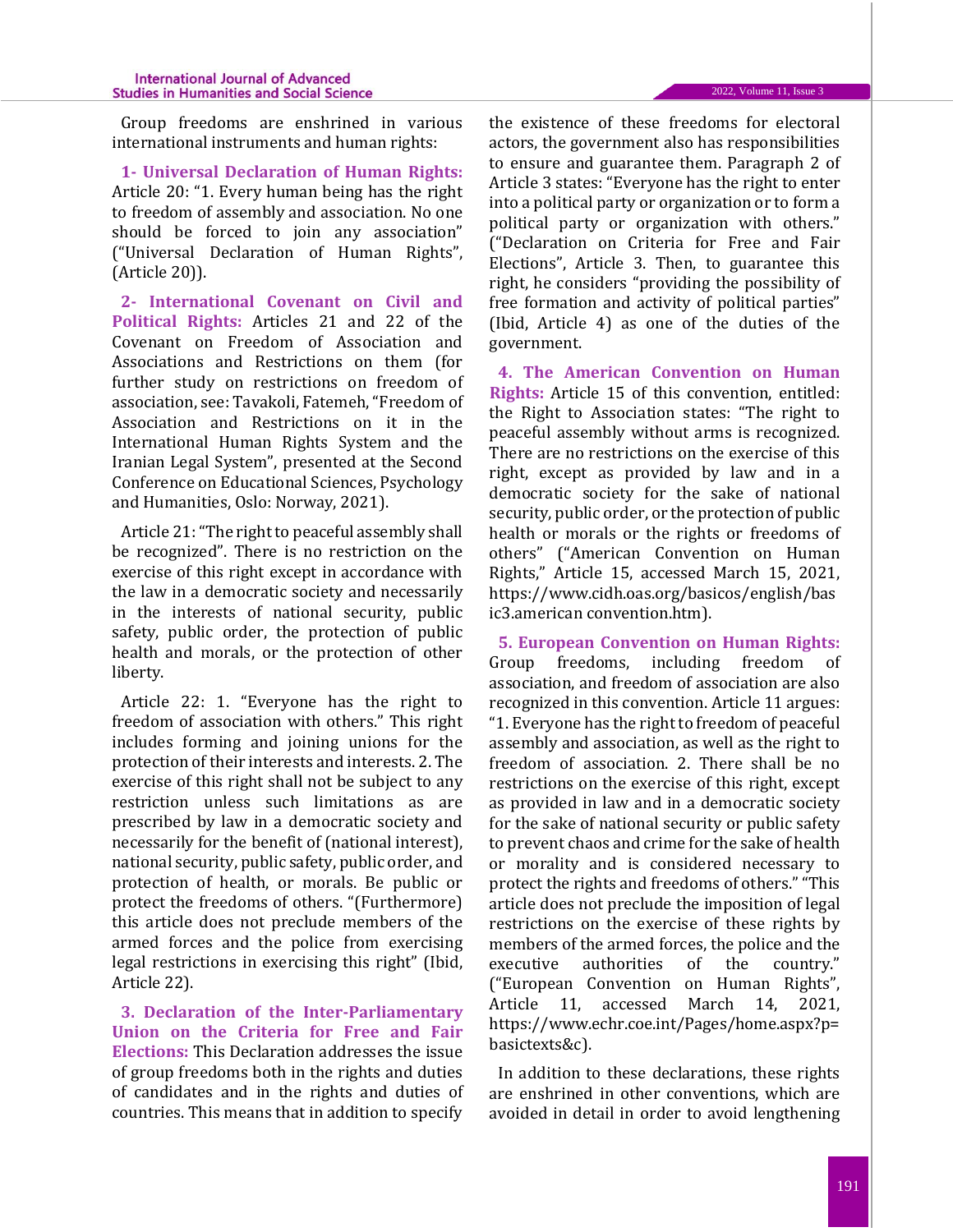the wording; these include the African Commission on Human and Peoples' Rights, Articles 10 - 13. Refworld | Arab Charter on Human Rights, Article 28 and pointed out.

# *B) Freedom of opinion*

Freedom of opinion is one of the most important social freedoms, which is derived from the power of human reason and thought, and it means that individuals can have mental employment of their choice in any field they wish [9]. Individuals have the right to have any belief in various issues in them without suffering damage to their social life due to these beliefs [10]. In general, it can be mentioned that freedom of opinion means removing the obstacle to the activity of an active and progressive force. It should be noted that freedom of opinion that arises from imitation and obedience to the environment, and not from free thought, is not freedom of opinion [11]. The original belief has rational and rational foundations and is not baseless and cannot be accepted by arousing feelings and emotions [13].

Given that human beings are different from each other, then they can have different ideas and thoughts, and considering the independence of human beings, others should respect their ideas and thoughts, and freedom of belief as being emerged.

It is noteworthy that this freedom is not reserved for adults and is further specified for children. Article 12 of the Convention on the Rights of the Child (Adopted on 20 November 1989) states: "He has freedom, and his opinions are given due to his age and maturity of thought" borderline considerations" [14].

**2- International Covenant on Civil and Political Rights:** Article 18: "1. Everyone has the right to freedom of thought, conscience, and religion. This right includes freedom to hold opinions without interference and to seek, receive, and impart information and ideas through any media and regardless of frontiers. 2. No one shall be subjected to the arbitrary interference with his privacy, family, home or correspondence, nor to attacks upon his honor and reputation. 3. Freedom of expression or

("Convention on the Rights of the Child", Article 12, accessed March 15, 2021, https://www.ohchr.org/EN/ProfessionalIntere st/Pages/CRC.aspx).

However, it seems that the first statement on freedom of opinion was made in Article 10 of the French Declaration of the Rights of Man and of the Citizen (Adopted on 26 August 1789) provided that their manifestation does not disturb the public order established by law" ("Declaration of Human and Civil Rights of 26 August 1789 | Conseil constitutionnel ", Article 10, accessed June 20, 2021, https://www.conseil-constitutionnel.fr / en / declaration-of-human-and-civic-rights-of-26- August,1789). However, in the international arena, the issue of human rights, including freedom of opinion was raised in the aftermath of World War II, and conventions and declarations were adopted, some of which explicitly mentioned freedom of opinion. They are mentioned below.

**1- Universal Declaration of Human Rights:** Article 18: "Every human being has the right to freedom of thought, conscience, and religion. "This right includes freedom to change his religion, or belief, and freedom, either alone or in community with others and in public or private, to manifest his religion or belief in teaching, practice, worship, and observance." Article 19 further states: "Every human being has the right to freedom of opinion and expression; this right includes freedom to hold opinions without interference and to seek, receive, and impart information and ideas through any media and regardless of frontiers". "Thoughts are through any media without

belief may not be restricted; unless otherwise provided by law and is necessary to protect the security, order, health, public morals, or the fundamental rights, and freedoms of others" [15].

Article 19 also prohibits harassment of persons by their opinions: "No one shall be subjected to arbitrary interference with his privacy, family, home or correspondence, neither to attacks upon his honor, nor reputation" (Ibid, Article 19.)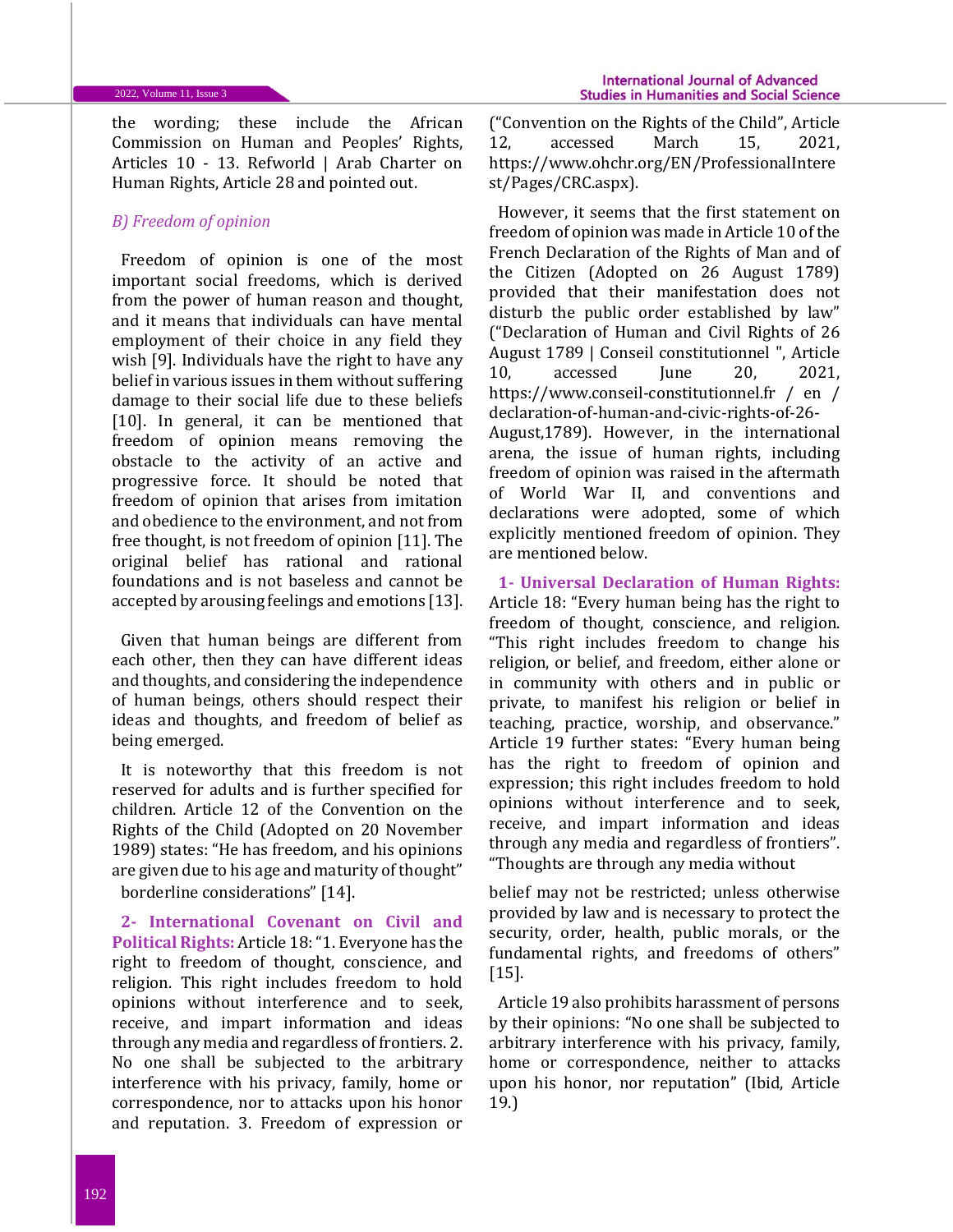**3. Declaration on the Elimination of All Forms of Inequality and Discrimination Based on Religion or Belief:** (Adopted on 25 November 1981). Following the Covenant on Civil and Political Rights, the Declaration was adopted in 1981. In the introduction, it states that belief and religion are one of the basic elements of life and that freedom of belief and religion should be perfectly respected, and that this right is ignored in the Universal Declaration of Human Rights and the International Covenant on Civil and Political Rights considers causing a great war for human beings. It also notes that the Declaration is intended to eliminate all forms of intolerance and discrimination based on religion or belief, due to concerns about intolerance and discrimination in religious or doctrinal matters.

Paragraphs 1 and 2 of Article 1 recognize the freedom of opinion and declare "1: Everyone has the right to freedom of thought, conscience and religion. This right includes freedom to hold opinions without interference and to seek, receive, and impart information and ideas through any media and regardless of frontiers." "No one should be compelled to violate his freedom to have a religion or belief of his choice" ("Declaration on the Elimination of All Forms of Intolerance and of Discrimination Based on Religion or Belief", Article 1, accessed June 21, 2021,

https://www.ohchr.org/en/professionalinteres t/pages/religionorbelief.aspx).

Paragraph 1 of Article 2 reaffirms that no one shall be discriminated against on the grounds of religion or belief by any State, institution, group, and individuals (Ibid, Article 2).

Freedom of opinion is also expressed in similar terms to the conventions mentioned in the regional human rights conventions. These include the American Convention on Human Rights, Article 13, accessed March 15, 2021, https://www.cidh.oas.org/basicos/english/bas ic3.american convention. htm. European Convention on Human Rights (Article 9) and the Arab League Charter on Human Rights Article 26.

## *C) Freedom of expression*

Freedom of expression is a natural right that all individuals enjoy and express their freedom in accordance with their human nature; In other words, freedom of expression is a means to convey one's thoughts and ideas to others. This is based on the principle of respect for the autonomy and dignity of human beings. In addition, this principle gives rise to the other fundamental rights; from personal security and privacy to citizenship and equality.

Freedom of expression is an inherent right that all individuals, both human beings and citizens, should enjoy in a democratic society. However, this right is not like all absolute rights, and almost nowhere is freedom of expression absolutely accepted. "Almost all, with the exception of a few freedoms of speech scholars, emphasize that freedom of expression is neither absolute nor theoretically absolute, although they all agree on the importance of freedom of expression in discovering the truth and preserving democracy". As such, only restrictions on this right which are in the interests of other individuals or society as a whole are allowed. A new restriction must meet all of the following conditions: it should be provided for by law, it should meet one of the objectives set out in Article 1933 of the Covenant on Civil and Political Rights, and it should be necessary to achieve those legal objectives, as well as "A new restriction should be proportionate and not enforced in a way that invalidates the principle of the right to expression" (Alex Conte and Richard Burchill, Defining Civil and Political Rights, second edition. It should be noted that the existence of conditions and restrictions for this right does not mean the scope. These limitations are wide; rather, they should have precise terms and conditions. Restrictions on freedom of expression are generally subject to two important principles: First, restrictions must be determined by law. Second, these restrictions should be "necessary" (Ibid, P.98). Among these restrictions are the rights of others and ethics. It should be noted that in freedom of speech, the debate is not only about the protection of speech, but also the protection of internal issues and beliefs that are expressed through speech. That is, freedom of speech at its core brings with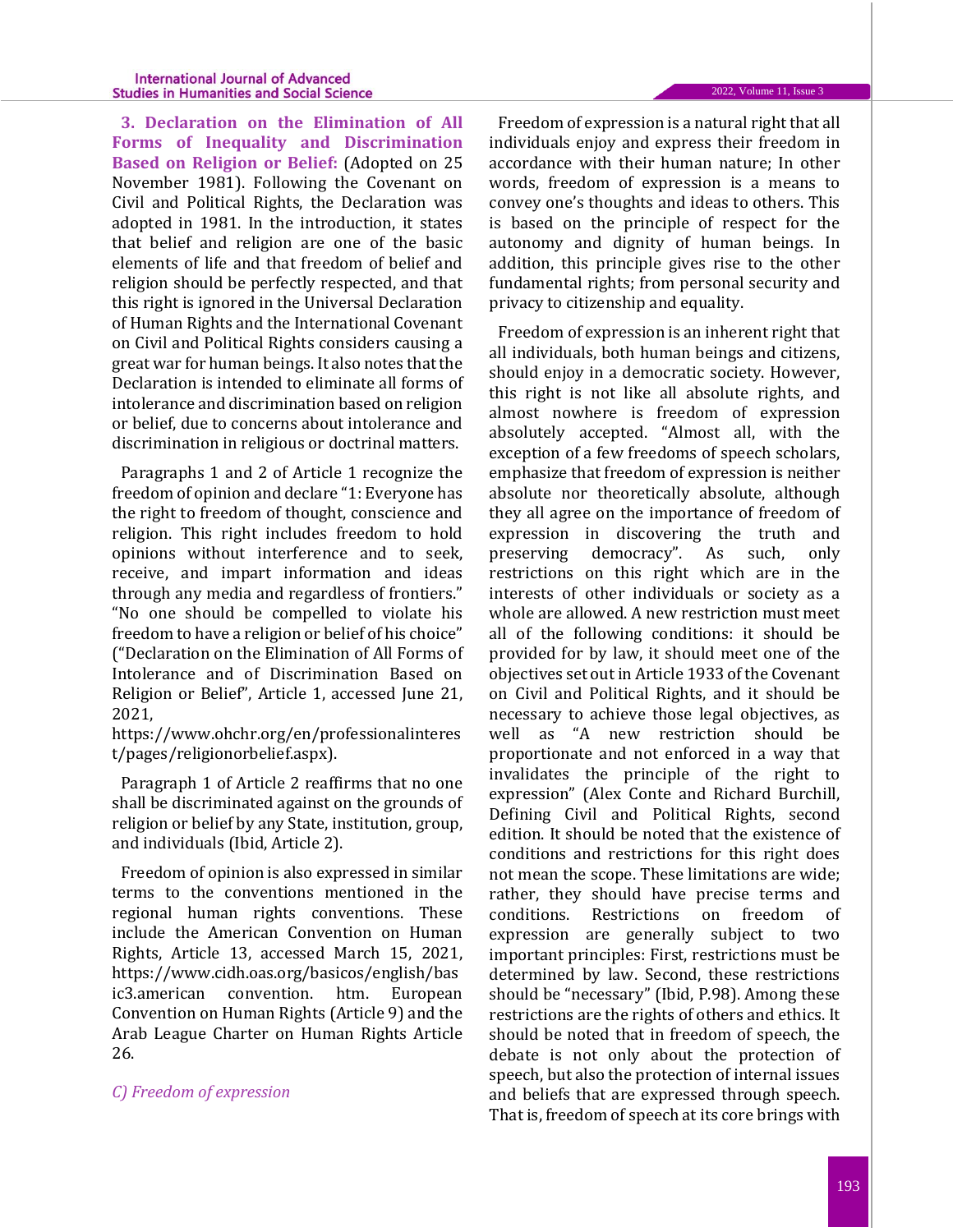it freedom of thought and belief. In addition, it should be noted that the meaning of "expression" in freedom of expression is its broader concept and does not include mere speech; it also refers to linguistic, non-linguistic (such as images), written, and non-written types.

Freedom of expression is further enshrined in international instruments, some of which are as follow:

**1. The Universal Declaration of Human Rights:** Article 19 states: "Every human being has the right to freedom of opinion and expression; this right includes freedom to hold opinions without interference and to seek, receive, and impart information and ideas through any media and regardless of frontiers." "The dissemination of information and ideas through any media is without frontier considerations" [14]. It is observed that immediately after freedom of opinion; freedom of expression is taken into account, because these two rights are adjusted. In other words, freedom of expression is a means of conveying believe in others.

**2. The Covenant on Civil and Political Rights:** Article 19 states: 1. "Everyone has the right to freedom of opinion and expression; this right includes freedom to hold opinions without interference and to seek, receive, and impart information and ideas through any media and regardless of frontiers." 2. "Everyone has the right to freedom of expression. This right includes freedom to hold opinions without interference and to seek, receive, and impart information and ideas through any media and regardless of frontiers." 3. "The exercise of the rights set forth in paragraph 2 of this Article, which is accompanied by special duties and responsibilities, may be subject to certain restrictions. These (restrictions) shall be exercised only in accordance with the following requirements and by law: (a) to respect the rights or dignity of others; (b) to maintain national security or to maintain public order and morals and political rights" (Article 19).

in elections. The end result is that in order for real elections to take place in a democratic system, it is necessary to pay attention to these

**3. The European Convention on Human Rights:** Article 9, in similar terms to the previous two conventions, states: "Everyone has the right to freedom of expression". This right shall include freedom to hold opinions and to receive and impart information and ideas without interference by public authority and regardless of frontiers. "This article does not preclude the issuance of licenses (for) broadcasting, television, and cinema companies by governments" [17].

**4- American Convention on Human Rights:** Article 13 of this convention, after mentioning freedom of thought, similarly considers freedom of expression and declares: "Everyone has the right to freedom of expression ..." [16].

According to some experts, freedom of expression (along with freedom of association) is inseparable from human dignity and is essential for the exercise of electoral rights and democratic participation in Article 25 of the Covenant on Civil and Political Rights. Freedom to engage in political activity (individually or through political parties and other organizations), freedom to discuss public affairs, to hold peaceful demonstrations and meetings, to criticize and oppose, to publish political material, and political propaganda as part of these rights are inseparable. (Alex Conte and Richard Burchill, Defining Civil and Political Rights, second edition. without which it will be impossible to achieve free and fair elections and even will guarantee the other rights and freedoms of citizens

#### **Conclusion**

Political freedom is one of the most important rights -freedoms in democratic societies, because of its importance which has been emphasized and emphasized on both international and regional human rights instruments. This freedom comes in many forms, some of which include group freedoms, freedom of opinion, and freedom of expression

freedoms and ensure their implementation. It should also be reflected in the electoral laws and the government, and state institutions should